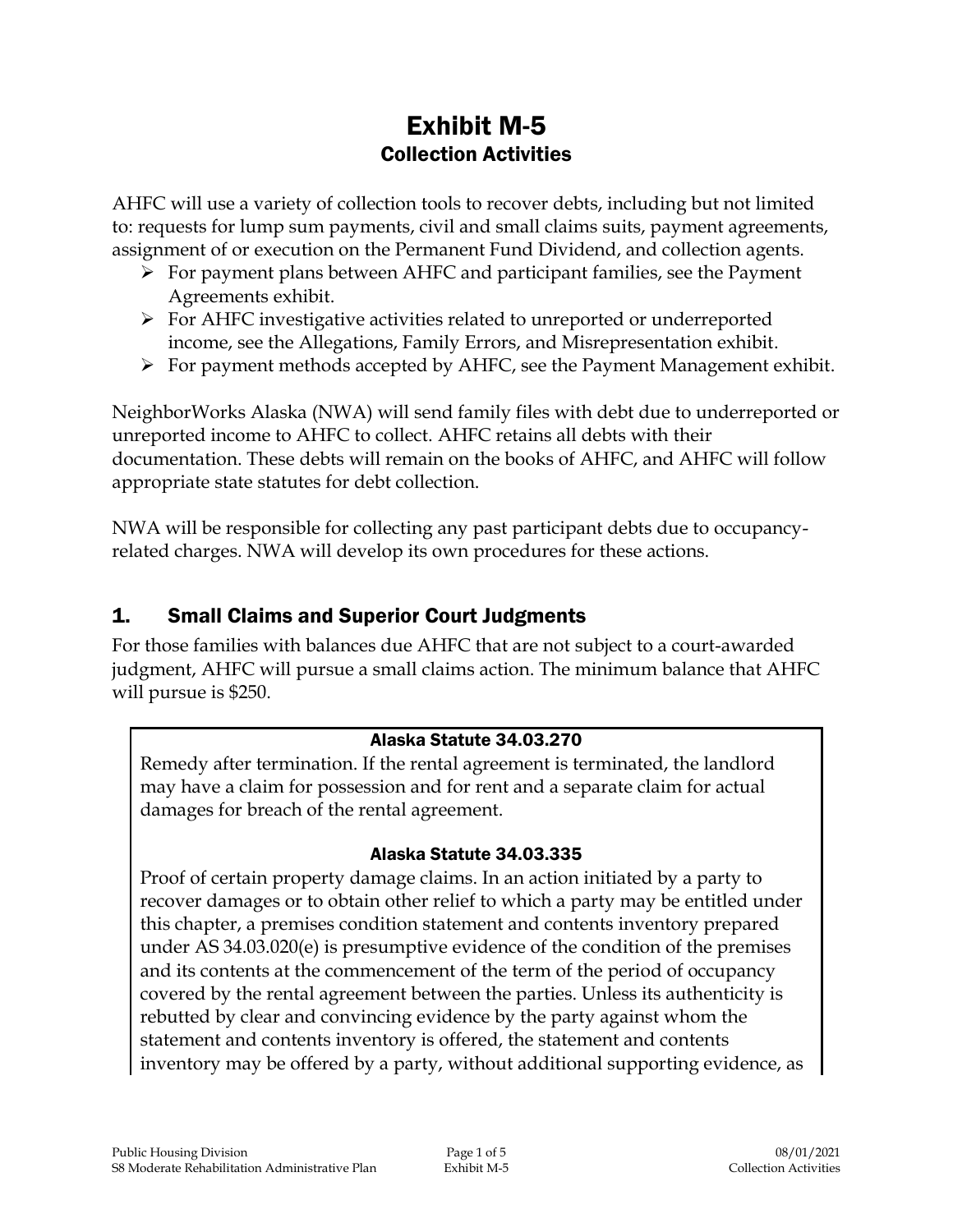the basis on which to compute the recovery of damages to which the party may be entitled under this chapter.

## AHFC Policy

AHFC has established a small claims procedure for family debts. AHFC will file these actions in the appropriate judicial venue.

## 1.A Judgment and Legal Fees

#### Alaska Statute 34.03.350

Attorney fees. Attorney fees shall be allowed to the prevailing party in any proceeding arising out of this chapter or a rental agreement.

#### 1.B Annual PFD Filing Fees

#### AHFC Policy

- 1. When AHFC receives a court judgment, AHFC will file against the named defendant's Permanent Fund Dividend.
- 2. AHFC will add postage fees each year to process the Writ of Execution.

## 1.C Satisfaction

AHFC will file a Satisfaction of Judgment with the appropriate Alaska court whenever a family has satisfied their judgment.

## 2. Collection Agency

## Alaska Statute 09.10.120(a)

An action brought in the name of or for the benefit of the state, any political subdivision, or public corporation may be commenced only within six years of the date of accrual of the cause of action. However, if the action is for relief on the ground of fraud, the limitation commences from the time of discovery by the aggrieved party of the facts constituting the fraud.

## AHFC Policy

If AHFC is unable to pursue a small claims action, AHFC will forward accounts of \$250 and over to its collection agent for recovery.

- 1. AHFC will determine the frequency and number of accounts sent to a collection agent. As part of the package, AHFC will include:
	- a. All documents sent to a family advising them of a debt and any supporting information.
	- b. Information regarding the family's last known address.
- 2. AHFC will consult regularly with its collection agent on account activity.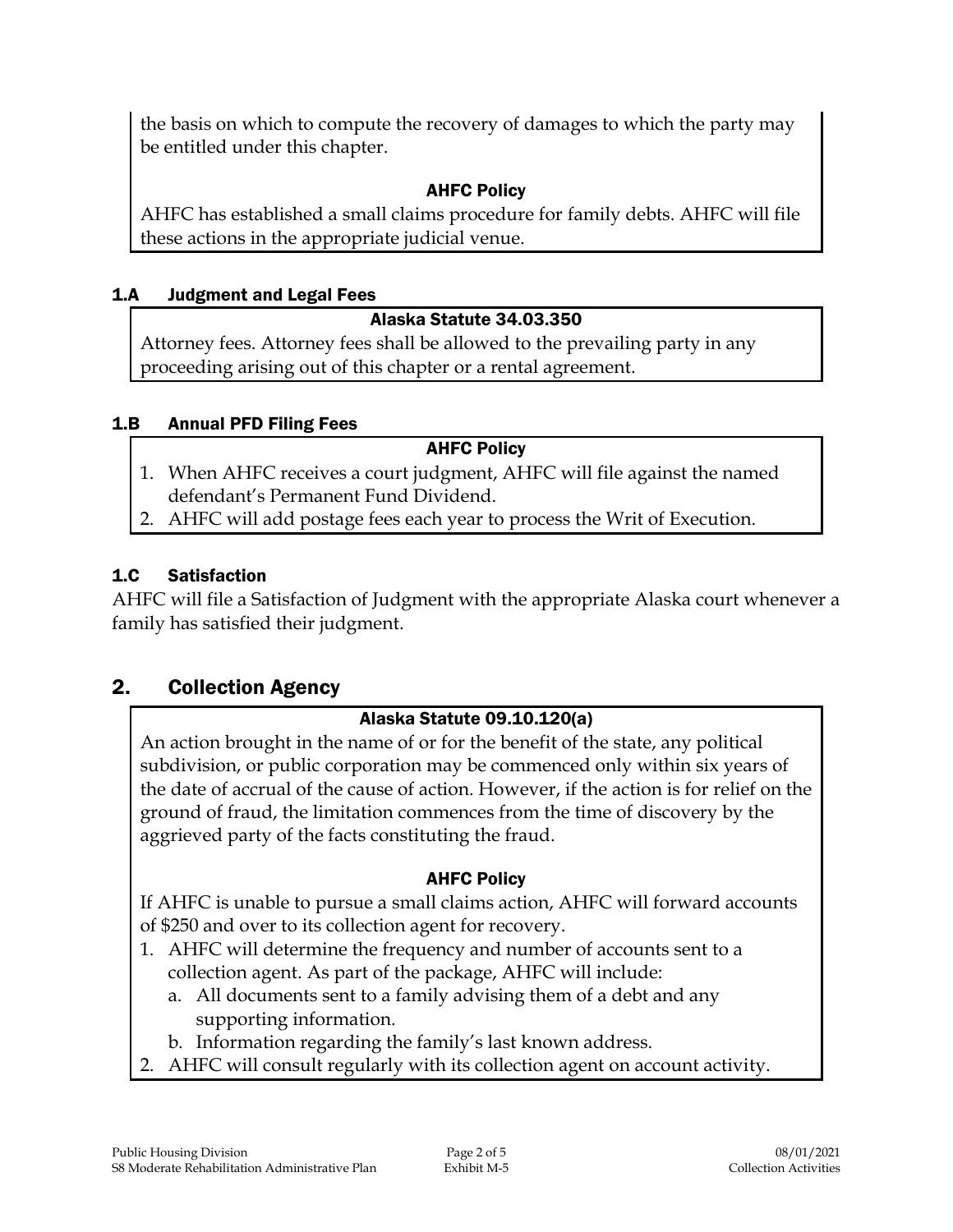## 2.A Agency Selection

PHD will follow AHFC procurement regulations when advertising for collection services. PHD Central Office will be responsible for the collection agency selection process.

#### 2.B Deceased Participant Accounts at Collection

AHFC will consult with its collection agent to determine if any sole adult household members have died while at collection.

- $\triangleright$  If the file retention period has not yet expired, AHFC will recall those accounts. The debt will be liquidated and the file destroyed at the end of the retention period.
- $\triangleright$  If the file retention period has expired, AHFC will consult with the collection agent to determine if any further collection activity is feasible. If not, AHFC will recall those accounts and liquidate the debt.

## 2.C Expired Accounts

Once a year, AHFC will consult with its collection agent to determine if any accounts are no longer being pursued by the agent. These accounts will be recalled by AHFC.

- $\triangleright$  If the end of assistance date is older than ten (10) years, then AHFC will submit the account for liquidation.
- $\triangleright$  If the end of assistance date is under ten (10) years, AHFC will recall those accounts. AHFC will hold those accounts active until they have aged past 10 years. At that time, they will be submitted for liquidation.

## 3. Past Participant Accounts Receivable Inactivation

The U.S. Department of Housing and Urban Development retains information on families that owe money to a public housing agency for ten (10) years. AHFC will retain its debts for that period as well, subject to specific exemptions cited in the Debt Liquidation section.

#### 3.A HUD Reporting

#### HUD Regulation 24 CFR 5.233(a)

Programs subject to this section and requirements.

(1) The requirements of this section apply to entities administering assistance under the:

- (i) Public Housing program under 24 CFR part 960;
- (ii) Section 8 Housing Choice Voucher (HCV) program under 24 CFR part 982;
- (iii) Moderate Rehabilitation program under 24 CFR part 882;
- (iv) Project-based Voucher program under 24 CFR part 983;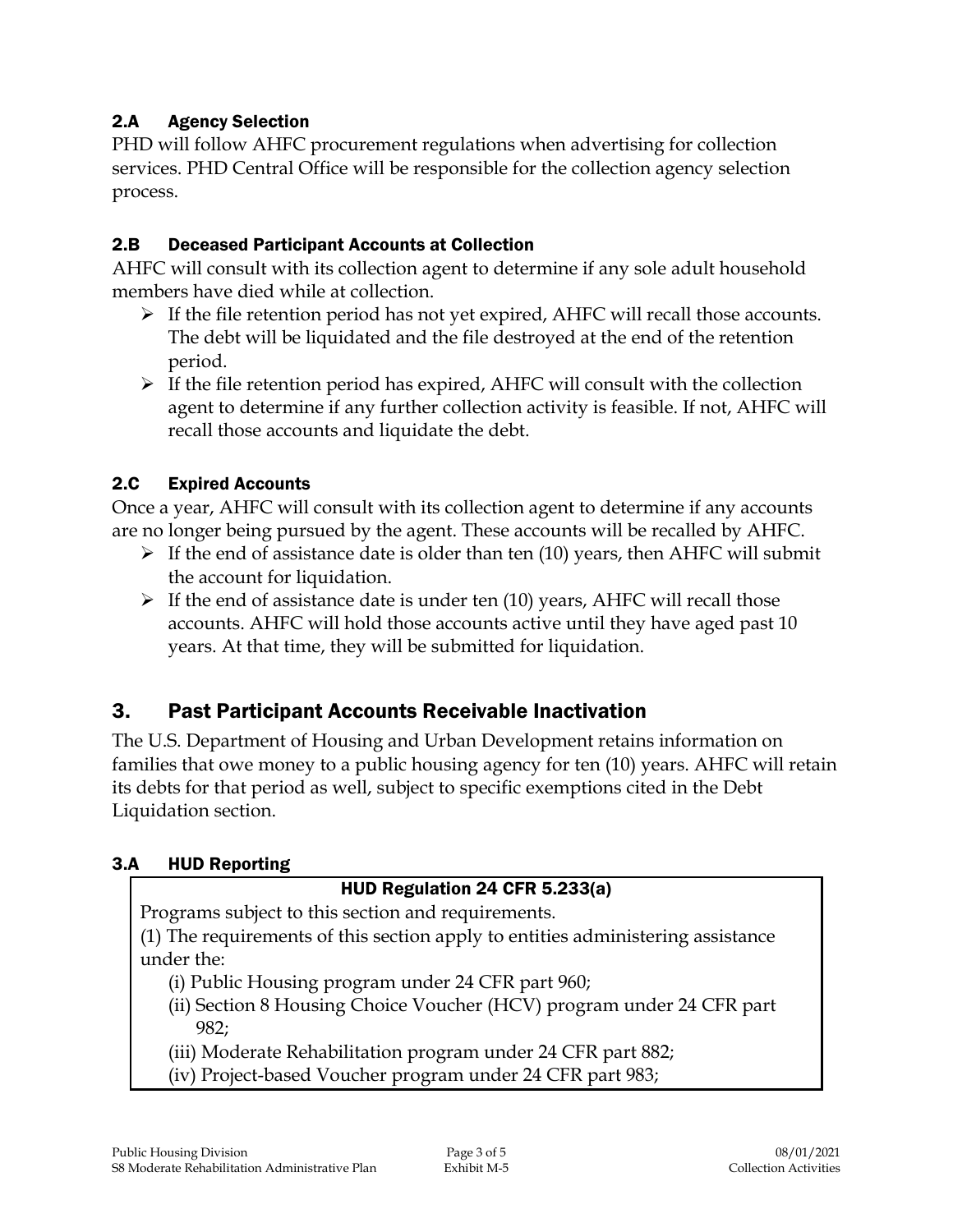- (v) Project-based Section 8 programs under 24 CFR parts 880, 881, 883, 884, 886, and 891;
- (vi) Section 202 of the Housing Act of 1959 (12 U.S.C. 1701q);
- (vii) Section 811 of the Cranston-Gonzalez National Affordable Housing Act (42 U.S.C. 8013);
- (viii) Sections 221(d)(3) and 236 of the National Housing Act (12 U.S.C. 1715l(d)(3) and 1715z–1); and
- (ix) Rent Supplement program under section 101 of the Housing and Urban Development Act of 1965 (12 U.S.C. 1701s).

(2) Processing entities must use HUD's EIV system in its entirety:

- (i) As a third party source to verify tenant employment and income information during mandatory reexaminations or recertifications of family composition and income, in accordance with §5.236, and administrative guidance issued by HUD; and
- (ii) To reduce administrative and subsidy payment errors in accordance with HUD administrative guidance.

## AHFC Policy

Each month, AHFC will report families with outstanding balances greater than \$250 to the U.S. Department of Housing and Urban Development (HUD) debt module.

- 1. AHFC will update information regarding debts that are paid-in-full.
- 2. Debts for sole adult household members who are deceased will not be reported.

## 3.B AHFC Board of Directors Reporting

Once per year, PHD submits a report of all vacated tenants and past participants with money owed to the AHFC Board of Directors to remove them from the active accounting ledgers. These accounts continue to be collected.

## 4. Debt Liquidation

The Public Housing Division Director or designee must approve any debt liquidation or inactivation.

## 4.A Bankruptcy Action

If a debtor has filed for bankruptcy in an appropriate judicial venue, these debts will be liquidated at the direction of the bankruptcy court.